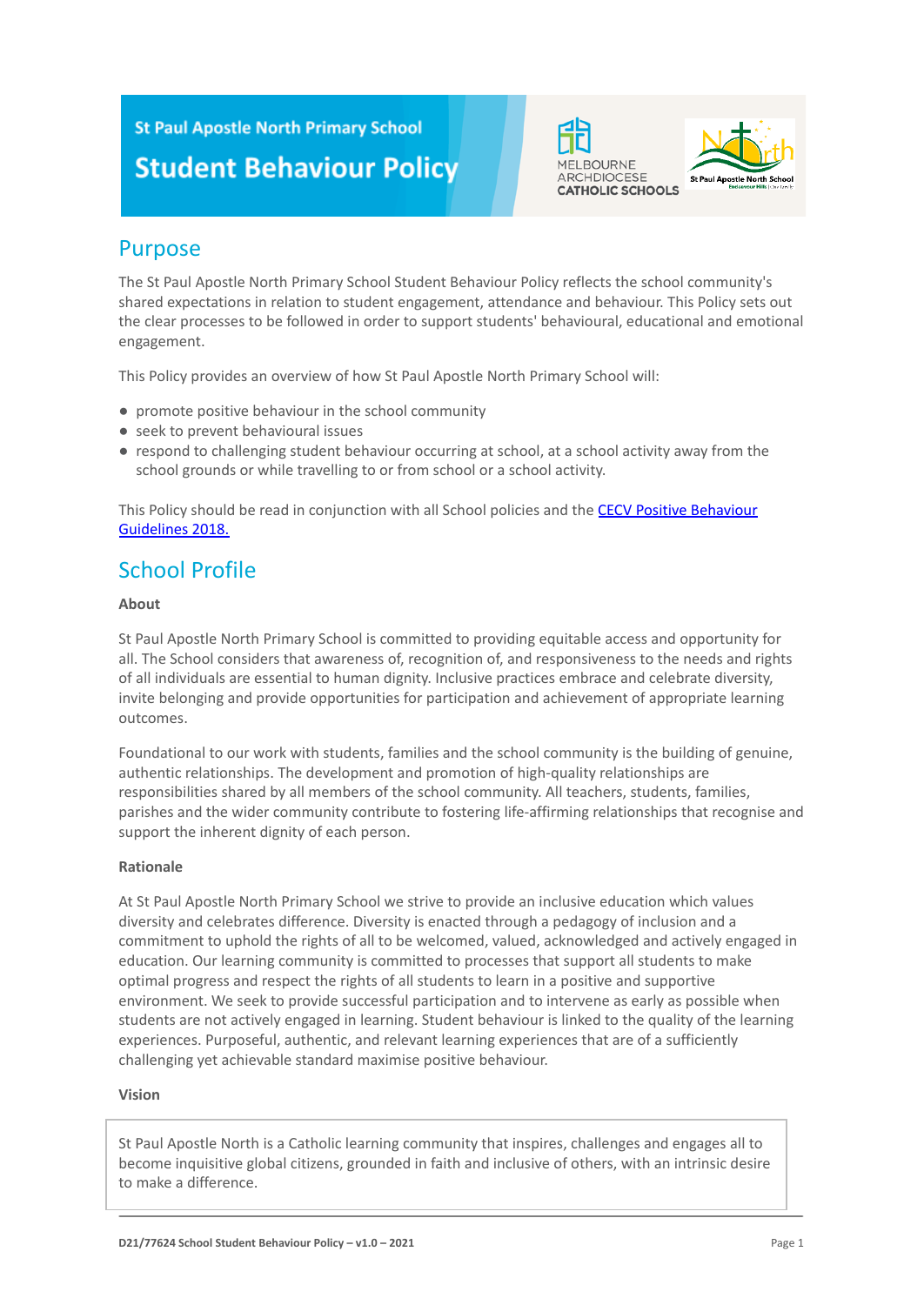### **Mission**

St Paul Apostle North Primary school is committed to Catholic Education in a welcoming, supportive and engaging learning environment. We are committed to the personal learning journey and growth of our students. We aspire to develop active, successful life-long learners and creative, innovative thinkers who contribute positively to their community, both local and global. We aim to create an environment that is inclusive of diversity, promotes gender equality and respectful relationships for all members of our school community.

### **Aims**

Our school is a community that exemplifies the gospel values of love, forgiveness, justice and truth. Our school community recognises that everyone has the right to be respected, to feel safe and be safe and, in turn, our school community acknowledges each member's own obligation to behave responsibly. This Policy is intended to guide our school's actions. It has been developed in consultation with the school community and seeks to prioritise respectful relationships and safety in response to the rights and needs of all members of the school community. A safe and supportive environment respects the rights of all students to learn, the rights of all teachers to teach and the rights of all members of the school community to be safe.

Every person at the school has a right to feel safe, to be happy and to learn. Therefore our school aims:

- to promote the values of honesty, fairness and respect for others
- to acknowledge the worth of all members of the community and their right to work and learn in a positive environment
- to maintain good order and harmony
- to affirm cooperation as well as responsible independence in learning
- to foster self-discipline and to develop responsibility for one's own behaviour.

### **Guiding Principles**

St Paul Apostle North Primary School strives to build a safe and positive school environment that is guided by Gospel values and honours the dignity of the individual, the family and the school.

The development and promotion of high-quality relationships are responsibilities shared by all members of the school community. Teachers, students, families, parish members and the wider community contribute to and share in the responsibility to foster life-affirming relationships that recognise and support the inherent dignity and safety of each person. All members of the school community are expected to contribute to the mission and vision of the school and to understand their rights and acknowledge their obligation to behave responsibly.

As a provider of Catholic education, the Principal will take into account the need for the school community to represent and conform with the doctrines, beliefs and principles of the Catholic faith when making decisions regarding matters of school administration, including enrolment. Pupils and families who are members of other faiths are warmly welcomed at our school. However, the school reserves its right to exercise its administrative discretion in appropriate circumstances, where it is necessary to do so to avoid injury to the religious sensitivities of the MACS school community.

It is vitally important that the school is made fully aware of each child's individual circumstances insofar as these may impact upon his or her physical, functional, emotional or educational needs, particularly where the school is required to provide additional support to the child.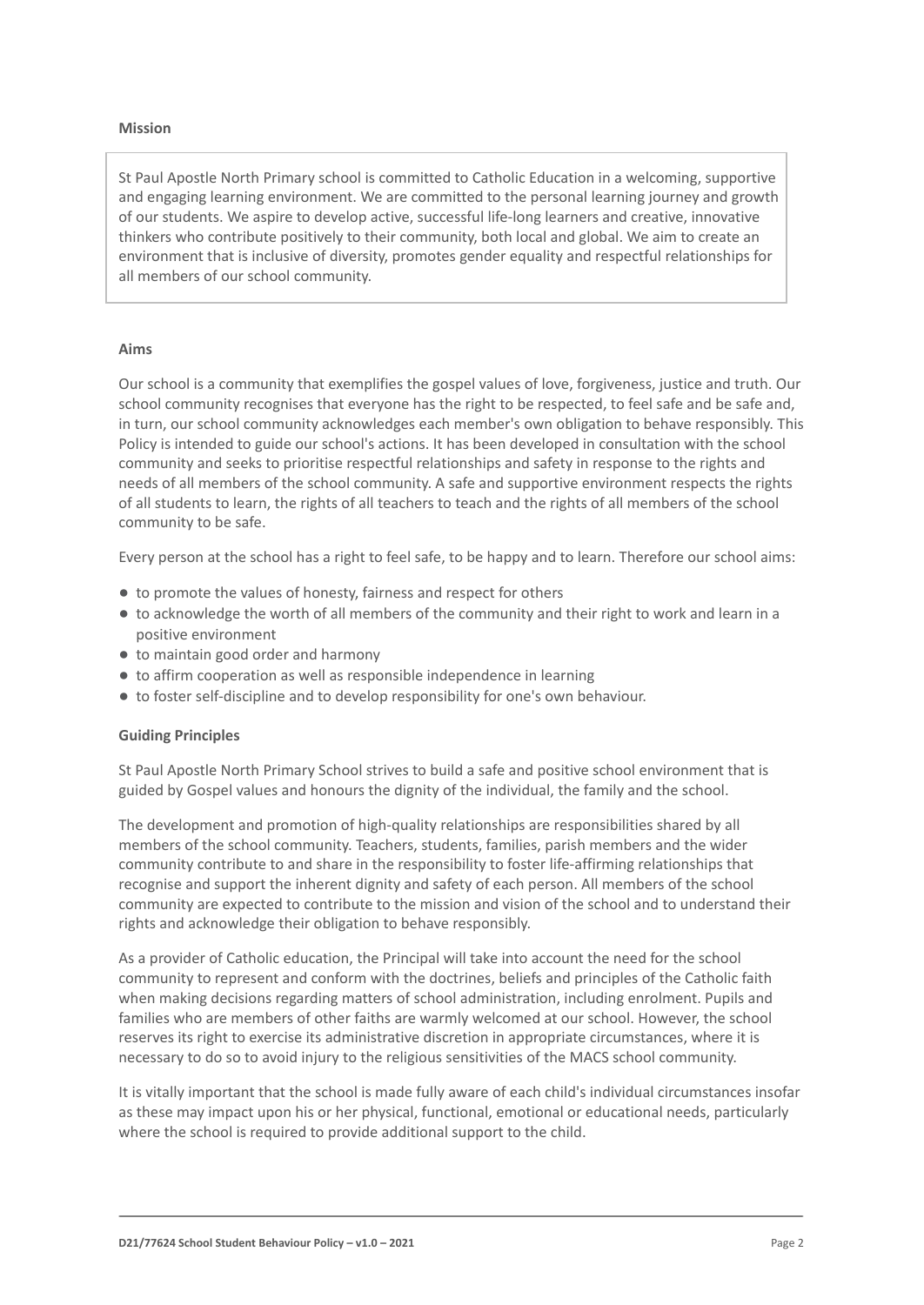## **Definitions**

- Behaviour is defined as the way in which one acts or conducts oneself, especially towards others. In general terms, it can be considered to be anything we say or do.
- Appropriate behaviour is behaving in a manner that is suitable for a public gathering, respecting the other members of the forum (class, meeting, assembly, gathering) and treating others as you would wish to be treated. Members are encouraged to take responsibility for their actions and to show mutual respect, maturity, and common sense. In general, appropriate behaviour is any behaviour that contributes to the positive learning environment and aligns with our school rules, codes of conduct and behavioural expectations.
- Inappropriate behaviour or unacceptable behaviour (including bullying, harassment and victimisation), may involve actions, words or physical gestures that could reasonably be perceived to be the cause of another person's distress or discomfort. Unacceptable behaviour does not have to be face-to-face, and may take many forms such as gestures, written, telephone or e-mail communications or through social media.
- Discriminatory conduct is conduct whereby an individual is treated less favourably on the basis of a relevant attribute, including their sex, race, sexual orientation, age, disability, religion, physical appearance or belief or gender reassignment. Such action may constitute discriminatory conduct that is contrary to Commonwealth and Victorian anti-discrimination legislation.
- Bullying is a broad concept which may generally be characterised as offensive, intimidating, malicious or insulting behaviour, an abuse or misuse of power through means that undermine, humiliate, denigrate or injure the recipient. Bullying generally involves a series or pattern of events in which one individual has demonstrated unacceptable behaviour towards another individual. Please refer to St Paul Apostle North Primary School Anti-Bullying Policy for further details.
- Challenging behaviour is behaviour that significantly challenges the day to day functioning of the school. The behaviour impacts on learning and interrupts students' and staff capacity to feel safe or function in a safe and orderly environment.
- At risk behaviour is any behaviour that has the potential to cause harm or injury to self or other. This includes physical, emotional or psychological harm.
- Criminal offences refers to forms of unacceptable behaviour that may be serious enough to constitute a criminal offence. If St Paul Apostle North Primary School becomes aware that an offence has been or may have been committed, these concerns will be reported to the police or other authorities, as appropriate.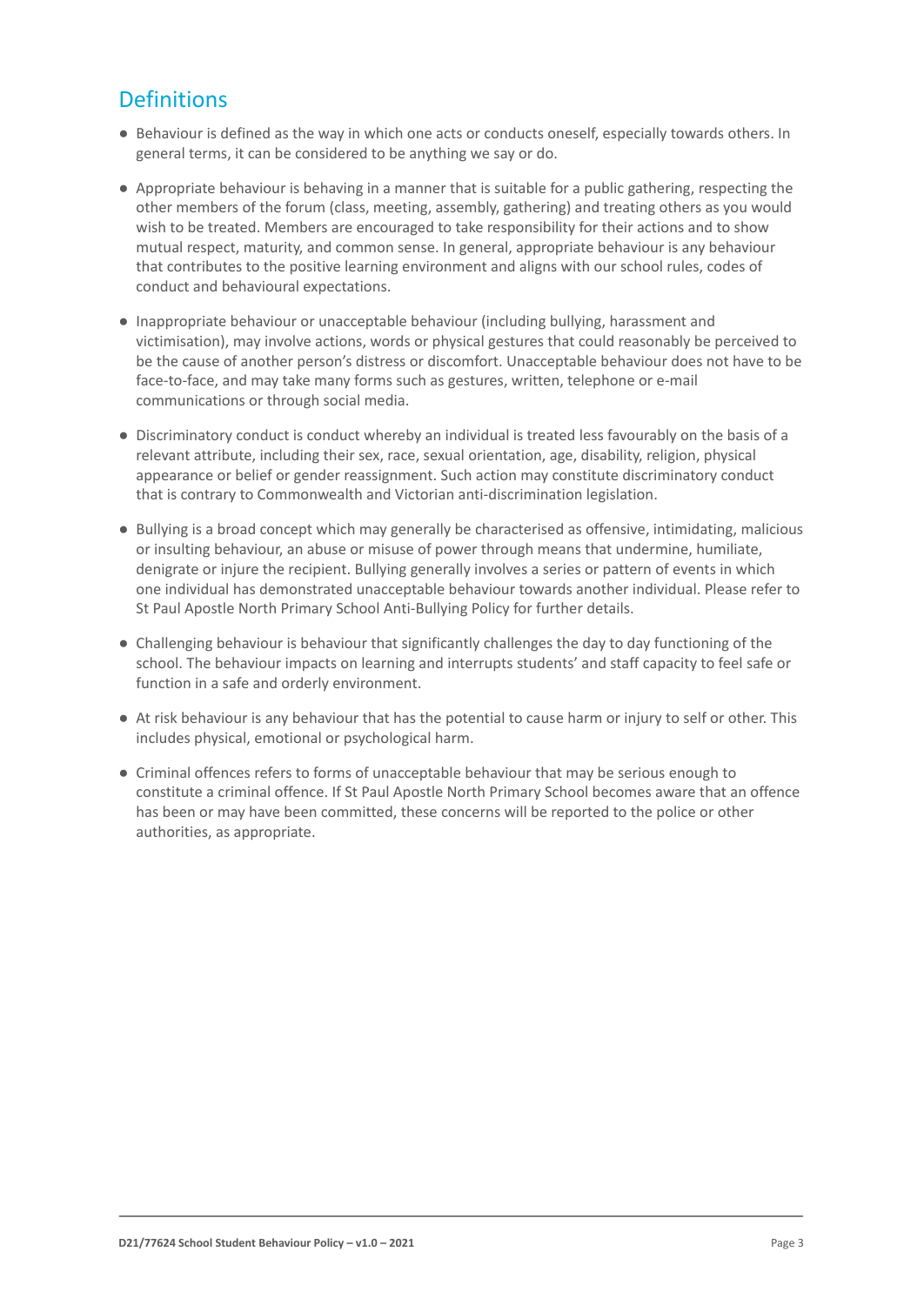## Legislative Context

The *Education Training and Reform Regulations 2017* (Vic.) (sch 4 cl 12) outlines the School's obligations to ensure that the care, safety and welfare of all students attending the School. In discharging its duty of care responsibilities, the School and teaching staff must exercise professional judgment to achieve a balance between ensuring that students do not face an unreasonable risk of harm and encouraging students' independence and maximising learning opportunities. Non-teaching staff, volunteers and external providers must exercise judgment appropriate in the circumstances. The school must also comply with legislation related to Occupational Health and Safety for staff.

This document is informed by relevant Australian and Victorian legislation including:

- *Education and Training Reform Act 2006* (Vic.)
- *Education and Training Reform Regulations 2017* (Vic.)
- *Disability Discrimination Act 1992* (Cth)
- *Disability Standards for Education 2005* (Cth)
- *Equal Opportunity Act 2010* (Vic.)
- *Occupational Health and Safety Act 2004* (Vic.).

This document should be read in combination with the CECV Positive Behaviour Guidelines 2018 and is also informed by the following resources:

- Victorian Registration and Qualifications Authority (VRQA) policy requirements
- National Safe Schools Framework <http://www.education.gov.au/national-safe-schools-framework-0>
- Excel: Wellbeing for Learning in Catholic School Communities
- Health Promoting Schools Framework [www.ahpsa.org.au](http://www.ahpsa.org.au)
- CFCV Intervention Framework 2015 [www.cecv.catholic.edu.au/publications/CECV-Intervention-Framework.pdf](http://www.cecv.catholic.edu.au/publications/CECV-Intervention-Framework.pdf)
- Diocesan policy and regulations
- [CECV Safe and Sound Practice Guidelines](https://www.cecv.catholic.edu.au/getmedia/bad5e328-b5f9-4742-a66c-0c7f20ae21ff/Safe-and-Sound-Practice-Guidelines.aspx)

## Shared Behaviour Expectations

The School recognises the importance of providing clear guidance and expectations which are applicable to all members of the school community.

| <b>Students are expected to:</b> |                                                                                                              | <b>Parents/Guardians/Carers are</b><br>expected to: |                                                                                                                                                      | <b>Principals/Teachers and Staff</b><br>will: |                                                                                                                                                                          |  |
|----------------------------------|--------------------------------------------------------------------------------------------------------------|-----------------------------------------------------|------------------------------------------------------------------------------------------------------------------------------------------------------|-----------------------------------------------|--------------------------------------------------------------------------------------------------------------------------------------------------------------------------|--|
| 1.                               | take responsibility for their<br>learning and have high<br>expectations in themselves<br>that they can learn | 1.                                                  | have high expectations of<br>their child's behaviour,<br>understand and support<br>the implementation of the<br>School's behavioural<br>expectations | 1.                                            | promote positive<br>reinforcement and<br>enhance student<br>self-esteem by having a<br>planned approach for<br>recognising and<br>responding to appropriate<br>behaviour |  |
| 2.                               | model the School's core<br>values of respect,<br>endeavour,<br>communication, trust and<br>teamwork          | 2.                                                  | openly communicate with<br>the School in regard to<br>their child's circumstances                                                                    | 2.                                            | deliver an inclusive and<br>comprehensive<br>curriculum which<br>promotes positive<br>behaviours and<br>emphasises the well-being                                        |  |

The table below sets out the School's expectations for its students, parents/guardians/carers and staff.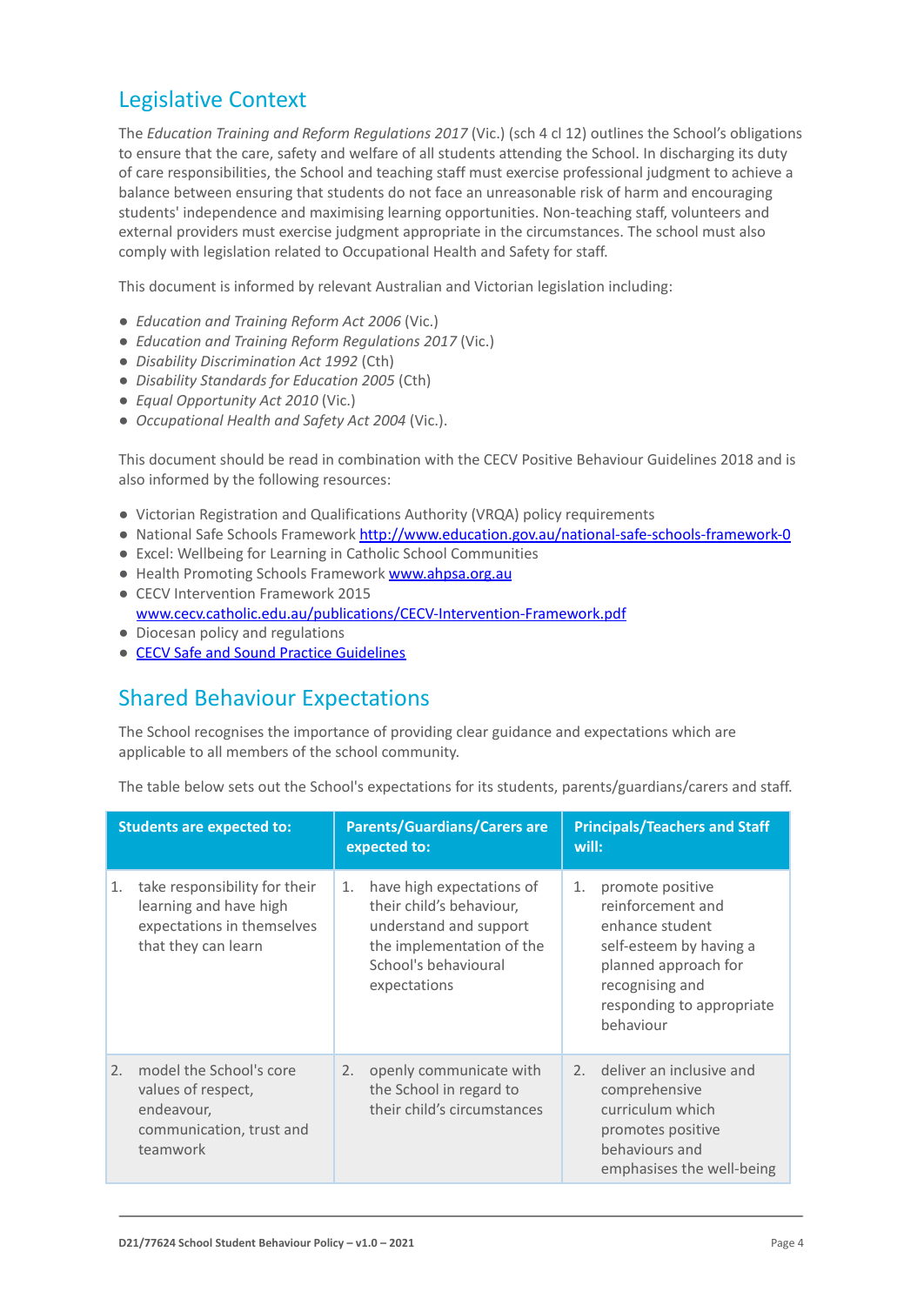|    |                                                                                                                                                                                                                                                                                                  |    |                                                                                                                                                                                                                                                                                                                                                                                                                                                  |    | of every child focusing on<br>pro-social behaviours                                                                                                                                                                                                                                           |
|----|--------------------------------------------------------------------------------------------------------------------------------------------------------------------------------------------------------------------------------------------------------------------------------------------------|----|--------------------------------------------------------------------------------------------------------------------------------------------------------------------------------------------------------------------------------------------------------------------------------------------------------------------------------------------------------------------------------------------------------------------------------------------------|----|-----------------------------------------------------------------------------------------------------------------------------------------------------------------------------------------------------------------------------------------------------------------------------------------------|
| 3. | take responsibility for their<br>own behaviour and the<br>impact of their behaviour<br>on others                                                                                                                                                                                                 | 3. | cooperate with the School<br>by assisting in the<br>development and<br>enforcement of strategies<br>to address individual<br>needs                                                                                                                                                                                                                                                                                                               | 3. | employ whole school and<br>classroom practices to<br>establish a climate in<br>which appropriate<br>behaviour is the norm for<br>all students and focus on<br>the implementation of<br>preventative and early<br>intervention strategies to<br>deal with attendance and<br>behavioural issues |
| 4. | comply with this Policy and<br>work with teachers and<br>parents in developing<br>strategies to improve<br>outcomes to:<br>obey all reasonable<br>a)<br>requests of staff<br>respect the rights of<br>b)<br>others to be safe and<br>learn<br>respect the property<br>$\mathsf{C}$<br>of others. | 4. | provide complete,<br>accurate and up to date<br>information when<br>completing an enrolment<br>form and supply the<br>School, prior to and during<br>the course of enrolment,<br>with any additional<br>information as may be<br>requested, including<br>copies of documents such<br>as medical/specialist<br>reports (where relevant to<br>the child's schooling),<br>reports from previous<br>schools, court orders or<br>parenting agreements | 4. | consistently apply this<br>Policy through a shared<br>collegiate understanding<br>and only exclude students<br>in extreme circumstances                                                                                                                                                       |
|    |                                                                                                                                                                                                                                                                                                  |    | 5. comply with the school's<br>behaviour aims and the<br>school's Code of Conduct<br>and to support the school<br>in upholding prescribed<br>standards of dress,<br>appearance and behaviour,<br>in accordance with the<br>terms of your child's<br>enrolment at the School.                                                                                                                                                                     |    | 5. plan for the professional<br>development needs of all<br>staff to enable them to<br>develop and maintain<br>positive relationships with<br>their students                                                                                                                                  |
|    |                                                                                                                                                                                                                                                                                                  | 6. | acknowledge and<br>understand that<br>unacceptable behaviour by<br>a child, or repeated<br>behaviour by a parent or<br>guardian that, in the<br>school's view, is<br>unacceptable and<br>damaging to the<br>partnership between                                                                                                                                                                                                                  | 6. | recognise that for some<br>students additional<br>support may be needed in<br>the form of staged<br>responses and staff are<br>committed to working<br>with families to<br>reintegrate students in an<br>educational setting after<br>exclusion                                               |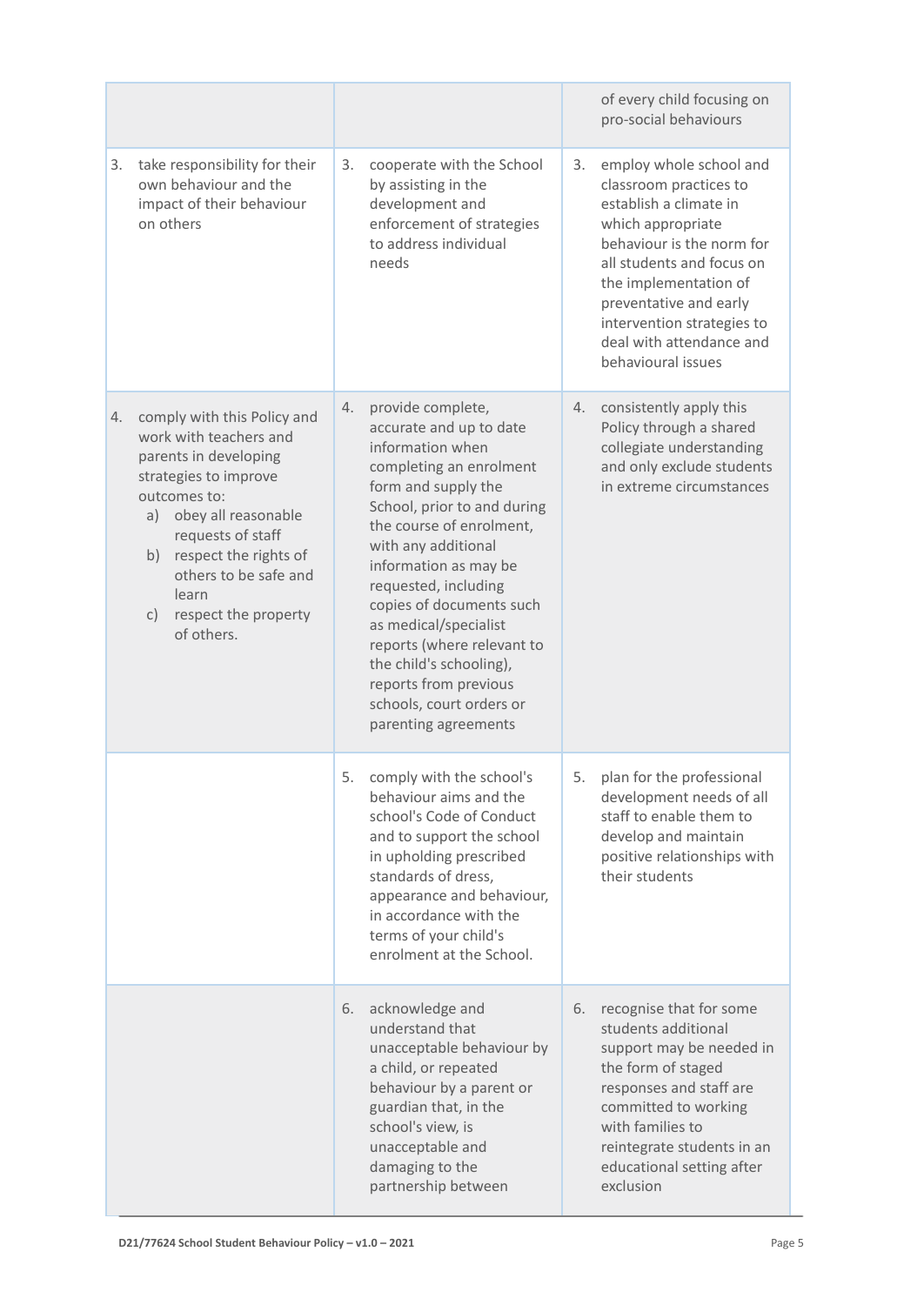parent/guardian/carer and school, may result in suspension or termination of the child's enrolment.

## Attendance Expectations

Ensuring that students attend school each day is a legal requirement. It is also a shared expectation of all students, parents and the wider school community, focusing on positive and pro-social behaviours together with prevention and early intervention.

The school recognises the importance of providing clear guidance on student attendance that is applicable to all members of the school community.

Full details on attendance, expectations to promote attendance, and attendance/absence procedures are set out in the school's **Attendance Policy** and associated Department of Education and Training [School attendance guidelines.](https://www2.education.vic.gov.au/pal/attendance/guidance)

### School Actions and Consequences

Student engagement, regular attendance and positive behaviours will be supported through relationship based whole-school practices, as well as targeted and individualised support when required. Effective student behaviour change and student behaviour support is enhanced through internally-based school support structures, and externally-based family, education, community and interagency partnerships. The School will apply a range of supports and measures to address inappropriate student behaviour. Where a student acts in breach of the behaviour standards of our school community, the School will institute a staged response, in accordance with the [CECV Positive](https://www.cecv.catholic.edu.au/getmedia/bc1d235d-9a98-4bb4-b3ac-84b50fa7c639/CECV-Positive-Behaviour-Guidelines_FINAL2.aspx?ext=.pdf) [Behaviour](https://www.cecv.catholic.edu.au/getmedia/bc1d235d-9a98-4bb4-b3ac-84b50fa7c639/CECV-Positive-Behaviour-Guidelines_FINAL2.aspx?ext=.pdf) Guidelines 2018. Where applicable, an incident report will be completed and provided to the Principal or relevant staff member noting the templates provided in the CECV Positive Behaviour Guidelines

### **Positive reinforcement of appropriate behaviour**

St Paul Apostle North Primary School will implement culturally inclusive strategies to reinforce appropriate behaviour which may include verbal recognition, individual or class rewards, communication with parents/wider school community, as appropriate.

### **Tier 1: School-wide supports**

St Paul Apostle North Primary School implements culturally inclusive, school-wide preventative and early intervention strategies and practices for all its students to support positive behaviours, including:

- establishing predictable, fair and democratic classrooms and school environments
- providing physical environments that are conducive to positive behaviours and effective engagement in learning
- ensuring student participation in the development and implementation of whole school expectations
- empowering students by creating opportunities to take responsibility and be involved in decision making
- monitoring attendance and academic progress of students with the view to recognising students at risk and intervening early
- developing Personalised Learning Plans (PLP) in consultation with the Program Support Group (PSG) where appropriate for individual students.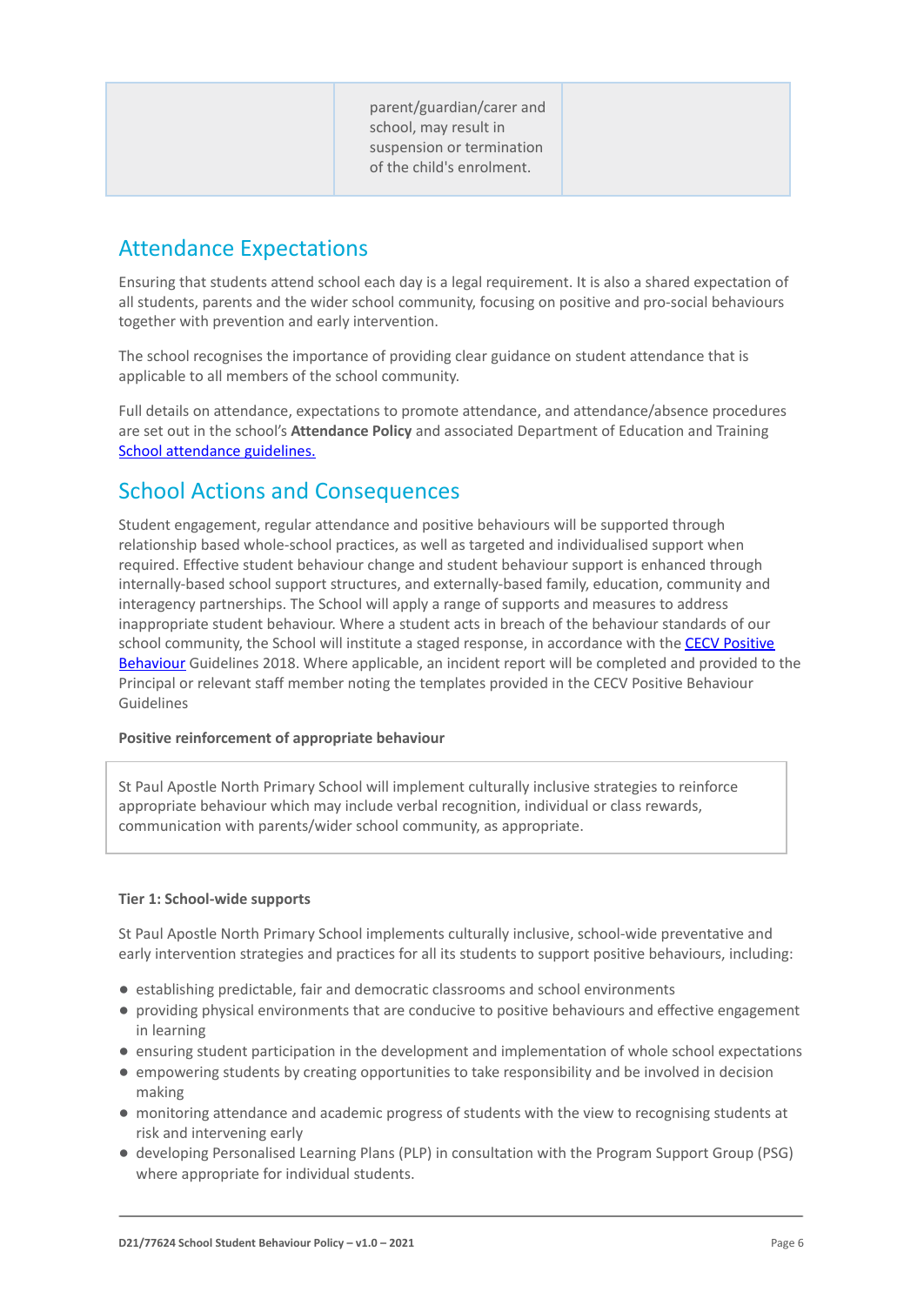### **Tier 2: Targeted supports**

In addition to Tier 1 supports, some students may require targeted support or interventions to meet behavioural standards, including regular attendance. These students will be supported through a culturally appropriate staged response, including:

- understanding the student's background and needs
- ensuring a clear understanding of expectations by both students and teachers
- providing consistent school and classroom environments
- scaffolding the student's learning program
- data collection and documentation of incidents relating to the management of student behaviours to inform decision making
- revision of the Personalised Learning Plan (PLP) and creation of a Behaviour
- support Plan (BSP) or Attendance Maximisation Plan (AMP) as appropriate
- parent consultation via phone, videoconference or interview
- the Design and Implementation of support strategies that assist the student to self-calm such a quiet space or designated alternative area that they can go to if they are feeling overwhelmed
- case conference with specialist providers or MACS consultants (this may include Aboriginal and Torres Strait Islander or EAL/New Arrival/Refugee Learning Consultants where culturally appropriate).

### **Tier 3: Intensive intervention**

When Tier 1 and Tier 2 systems are in place, the foundation for implementing Tier 3 supports is established. Complex behaviours are targeted to remediate and prevent further escalations. Support provided to students at St Paul Apostle North Primary School will be aligned directly with the goals and targets set out in the students' Personalised Learning Plan (PLP), Behaviour Support Plan (BSP) and Student Safety Plan. Data systems provide school personnel with accurate, timely and practical information for making decisions about the fidelity and impact of individualised interventions that:

- value the student and support positive interaction
- have a clear data-informed strategy focused on preventing the occurrence of an identified behaviour by avoiding or adapting the circumstances that usually trigger this behaviour
- focus on building skills and developing alternative preferred behaviours
- consider the motivation for or functions of behaviours
- use the student's strengths and interests to increase success.

St Paul Apostle North Primary School will implement more intensive intervention strategies for students presenting with complex and ongoing difficulties or extended school refusal. Development of plans will require support from parents/carers and will often require consent to access specialised services.

St Paul Apostle North Primary School will support students with complex behaviours of concern through a culturally appropriate staged response which will generally include:

- ongoing implementation of universal and Tier 2 strategies
- use of data to inform and monitor the implementation of evidence-based interventions
- regular Program Support Group meetings to review PLP, BSP, safety plans and/or Attendance Maximisation Plans
- consultations with mutually agreed specialised support services
- implementation of explicit, data informed strategies designed to support the student to display safe behaviours. The design of the individualised support will be informed by the identified function of the behaviour and the explicit teaching of skills and desired behaviours.

### **Consequences for student misbehaviour**

St Paul Apostle North Primary School adopts a staged response to challenging behaviour and appropriate reinforcement of appropriate behaviour noting that an effective Behaviour Support Plan (BSP) is developed to support the student in learning skills required for positive social interaction, along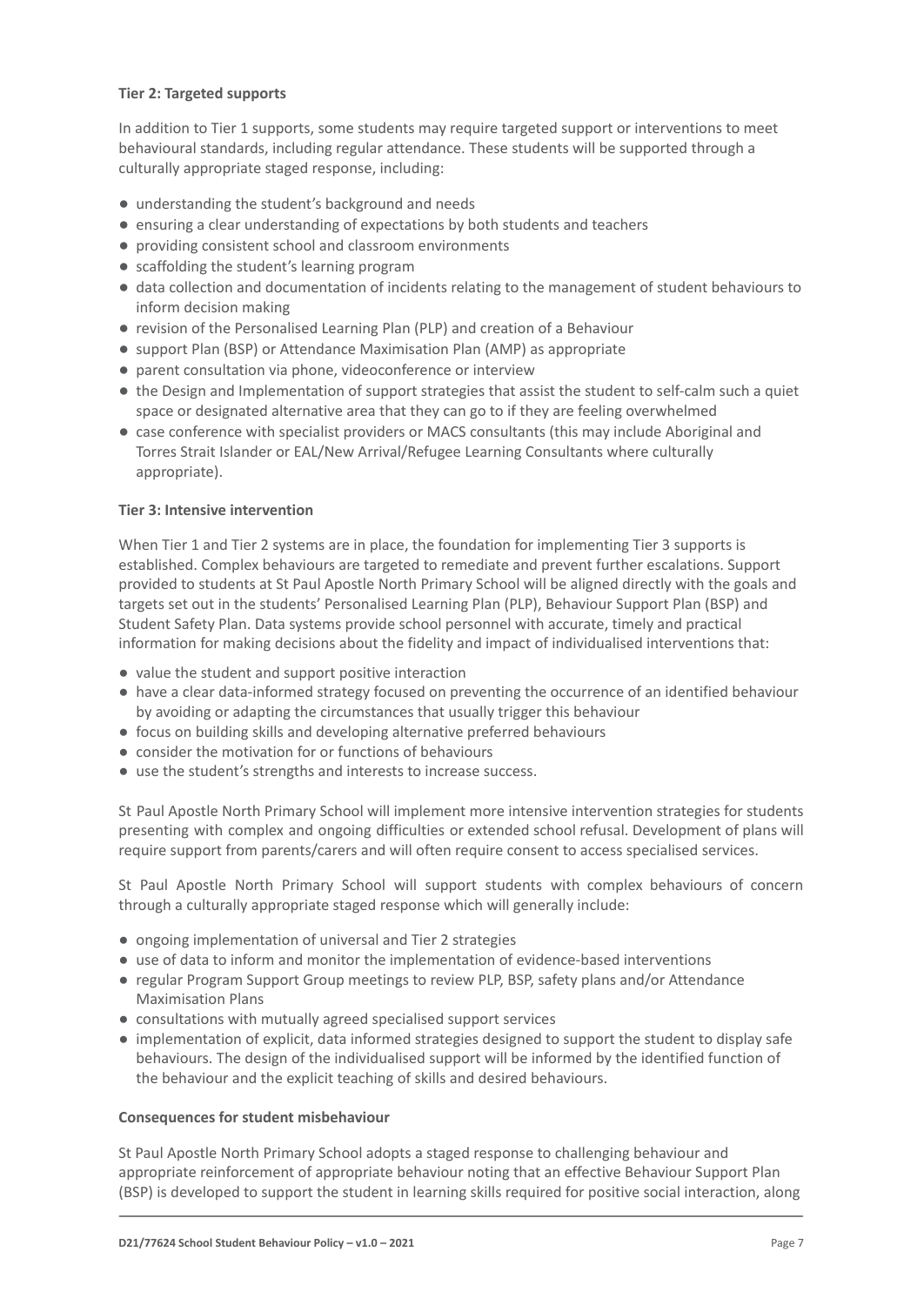with the ability to become a more effective and successful learner. Consequences for misbehaviour are also implemented which may take the form of:

- non-verbal warning e.g. eye contact/hand movement/shake of head/teacher positioning to stand near misbehaving student/s
- verbal warning which identifies the misbehaviour and gives student the opportunity to change his/her behaviour
- moving student in the room to a less disrupting situation
- separating student from the class for a short period of time to provide an opportunity for the student to settle
- readmission to class activity based on student being de-escalated
- student required to stay in after class for set period of time
- student required to complete work during recess/lunchtime
- student engaged in restorative actions supervised by classroom teacher
- student re-entry meeting.

When concerns arise about a student's on-going behaviour or when a student is displaying chronic patterns of problem behaviour, St Paul Apostle North Primary School will implement a targeted response to identify and address the presenting issues and reinforce replacement behaviours. This may involve the following support strategies:

- convening a Program Support Group (PSG) meeting involving parents/guardians/carers/Learning Diversity/Wellbeing coordinator and the student where appropriate.
- developing/Revising a Personalised Learning Plan (PLP) or attendance plan
- development/Revision of a Behaviour Support Plan (BSP) and/or Safety Plan where appropriate for individual students
- referral to MACS or external Health or Allied Health providers
- consultation with external professionals, paediatrician, psychologist specialist practitioner
- contact with the MACS Regional Office.

Disciplinary measures may be used as part of a staged response to challenging behaviour in combination with other engagement and support strategies to address the range of factors that may have contributed to the student's behaviour. Measures should always be proportionate to the nature of the behaviour, and are best used with support measures to identify and address causes of the behaviour and implementation of strategies to limit reoccurrence of inappropriate behaviour. Supportive actions and any disciplinary measures will be implemented in accordance with the CECV Positive Support Guidelines 2018 and may include:

- review of Behaviour Support and Safety Plans with specialised support
- restorative practice
- withdrawal of privileges
- withdrawal from class activities for a specified period. Where appropriate, parents/guardians/carers will be informed of such withdrawals
- detention
- withdrawal from class if a student's behaviour significantly interferes with the rights of other students to learn or the capacity of a teacher to teach a class. In situations where the student is not able to comply with the instruction to relocate, the class (all other students) will be relocated/ evacuated. The student may be temporarily isolated from regular classroom activities to provide an opportunity to de-escalate or for a specified period of time. Parents/guardians/carers should be informed of such withdrawals.
- in circumstances where the student is unable to calm, remains in a heightened state of anxiety or is a danger to self or others, the parents/guardians/carers will be asked to take the student home for the remainder of the school day.
- contracts for conduct/attendance/bullying
- suspension (in-school and out of school)
- negotiated transfer
- expulsion
- referral to police, DHHS, emergency service or appropriate agency.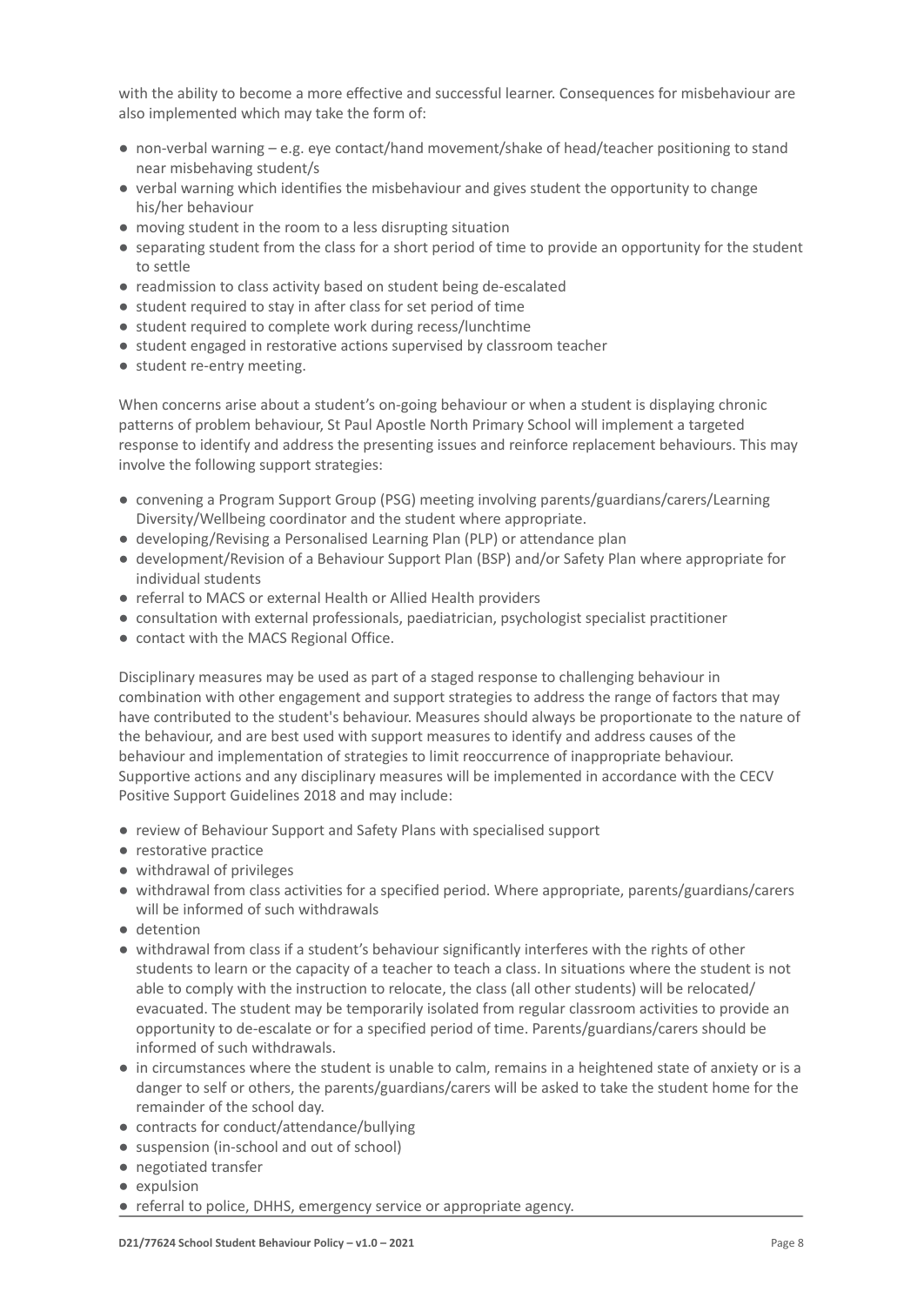A student may be excluded from school in situations where all other measures have been implemented without success, or where an immediate suspension is the only appropriate course of action in response to the student's behaviour which may put the health, safety and well-being of other students, staff or themselves at significant risk or where actions require reporting to police or appropriate agencies.

If other strategies are unsuccessful in modifying student behaviour, the School will follow the MACS Pastoral Care Policies regarding suspension, negotiated transfer and expulsion.

### **Corporal punishment**

The use of corporal punishment is expressly prohibited at St Paul Apostle North Primary School and under the *Education and Training Reform Act 2006* (Vic).

### **Consultation**

As every child's educational needs can change over time, it will often be necessary for the school to review any additional assistance that is being provided to the child, in consultation with parents/guardians/carers and the child's treating medical/allied health professionals, in order to assess:

- whether the additional assistance remains necessary and/or appropriate to the child's needs
- whether the additional assistance is having the anticipated positive effect on the child's individual physical, functional, emotional or educational goals
- whether additional specialised assistance is required
- whether it remains within the school's ability to continue to provide the additional assistance, given any limitations that may exist.

### **Restraint and Seclusion**

St Paul Apostle North Primary School will undertake actions to prevent the need for the use of restraint or seclusion in accord with the CECV Positive Behaviour Guidelines 2018.

In alignment with the CECV Positive Behaviour Guidelines 2018:

**Physical restraint** is defined as the use of force to prevent, restrict or subdue the movement of a student's body or part of their body where the student is not free to move away. Restraint does not include protective physical interventions, which involve physical contact to block, deflect or redirect a student's actions, or disengage from a student's grip.

**Seclusion** is the solitary confinement of a person in a room or area from which their exit is prevented by a barrier or another person. Seclusion includes situations where a person is left alone in a room or area and reasonably believes they cannot leave that room or area even if they may physically be able to (e.g. the door is not locked). In extreme circumstances, e.g. in response to behaviours that cause harm to self or others, teachers will respond by exiting the other students from the learning space to ensure their safety. Where the student continues to display threatening and dangerous behaviour (e.g. wielding a bat), staff will seek to limit harm to others by isolating the student for the minimum amount of time required for the student to calm. Seclusion does not include the use of a safe place, time out or chill out rooms, being conditions that are set up to support the student and often included in Behaviour Support Plans.

If a student is placed in a separate room as a means of seclusion, staff will maintain appropriate supervision of the student.

Whilst St Paul Apostle North Primary School acknowledges that that prevention is the best strategy, there are limited circumstances in which restraint or seclusion may be deemed appropriate. In making a decision to implement any form of restraint or seclusion, St Paul Apostle North Primary School staff are aware that their actions may directly increase the risk of injury and trauma, both for the student and for the staff member themselves. Such decisions are usually required to be made in times of high stress. Actions that may be considered reasonable will be made by staff present and will depend on the individual circumstances of each case as a matter of professional judgment.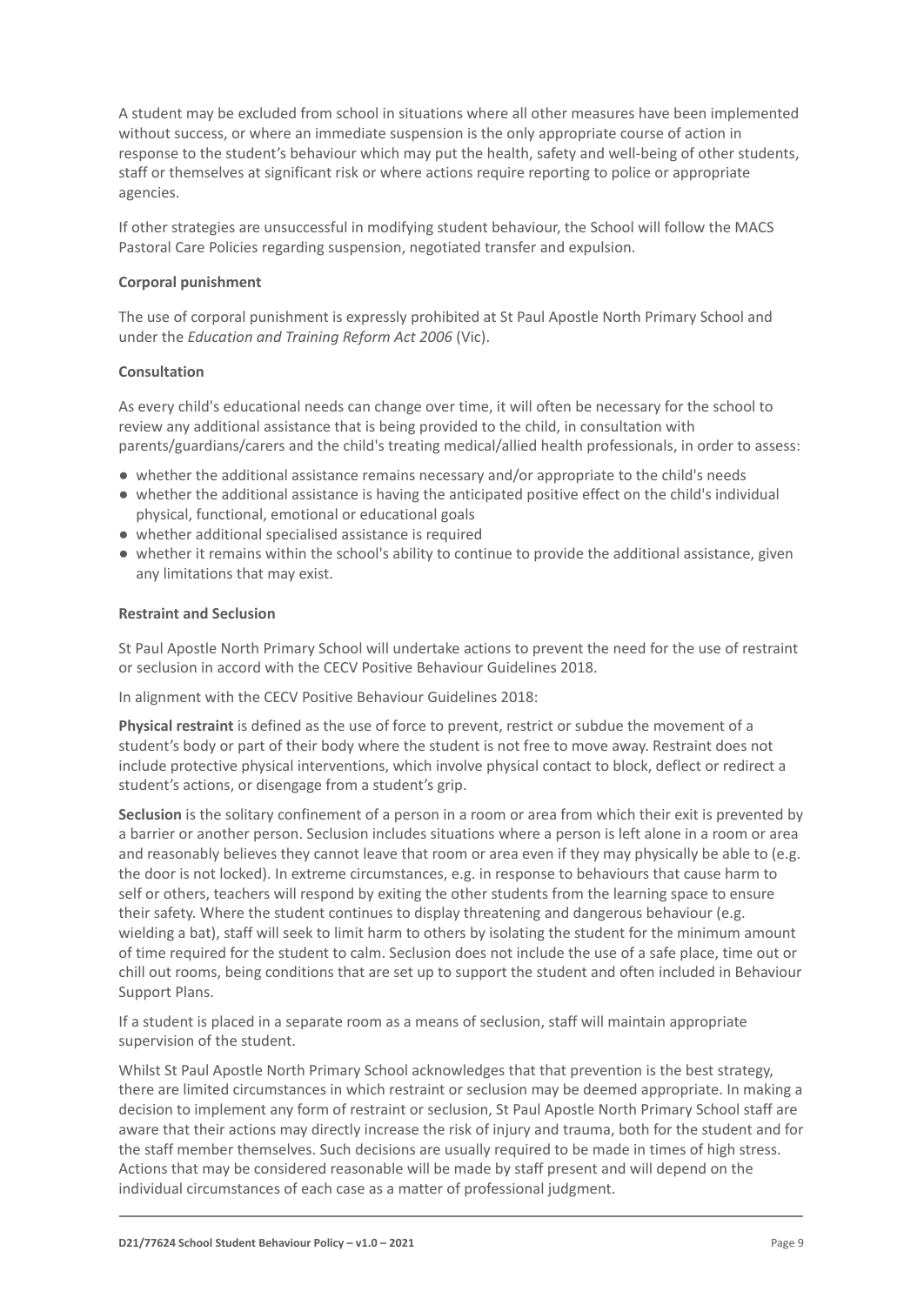The use of restraint or seclusion does not form part of any of St Paul Apostle North Primary School's Behaviour Support Plans or Student Safety Plan. Restraint and seclusion will only be used in limited emergency situations, as outlined below.

1. The student's behaviour poses an imminent threat of physical harm or danger.

- 2. The action is reasonable in all the circumstances.
- 3. There is no less restrictive means of responding in the circumstances.

In the event that restraint or seclusion is used, the least restrictive form of restraint/seclusion will be used for the minimum time possible. The restraint/seclusion will cease as soon as the immediate danger for the student or others is averted.

The clear priority when managing such an incident will be the safety of all concerned. St Paul Apostle North Primary School's staff involved in an incident of restraint or seclusion will immediately notify the principal and provide for the immediate care and safety or those concerned. The student's parents/guardians/carers will be contacted. A post-incident evaluation and report will be completed in accord with the templates and processes outlined in the CECV Positive Behaviour Guidelines 2018.

## Assessing and Mitigating Risk

To assist the school to discharge its safety responsibilities, St Paul Apostle North Primary School will adhere to an Occupational Health & Safety Program through which potential safety hazards are identified and analysed in terms of the likelihood of an event occurring, and the potential consequences if the event was to occur. A similar risk based approach is taken with respect to Student Duty of Care, with the definitions of likelihood and consequences. St Paul Apostle North Primary School will refer to MACS publications and may engage the services of the MACS for the purpose of assessing student safety risks and determining how best to support the needs of the students, staff and broader community.

It is important that all staff consistently enforce school rules and safety policies, and actively engage in ensuring the physical and emotional wellbeing of students.

References:

- CECV Positive Behaviour Guidelines 2018 Templates
- Behaviour Support Template
- Student Safety Plan Template (A&B)
- Record of Restraint and Seclusion
- Post Incident Checklist for Principals
- Risk Assessment Tool
- Diocesan policy and regulations
- CECV Safe and Sound Practice Guidelines

## Assessing and Mitigating Risk

The Policy is an evolving document that should be adapted and updated regularly, in consultation with the school community. It is important to ensure that the Policy and its application are regularly monitored and evaluated for effectiveness and, where required, adjustments are made. This process also ensures that the Policy is reflective of emerging issues and takes into account new data about a school's performance.

The Policy will be reviewed annually in conjunction with the school's annual self-evaluation that is undertaken as part of the school's accountability framework.

## General Information relating to disciplinary measures

● **Withdrawing privileges** – St Paul Apostle North Primary School can withdraw student privileges as a consequence of breaching classroom or school behavioural standards. St Paul Apostle North Primary School notes that the specific privileges withdrawn may vary between students based on the individual student's support plan, however they may include things such as representing the school